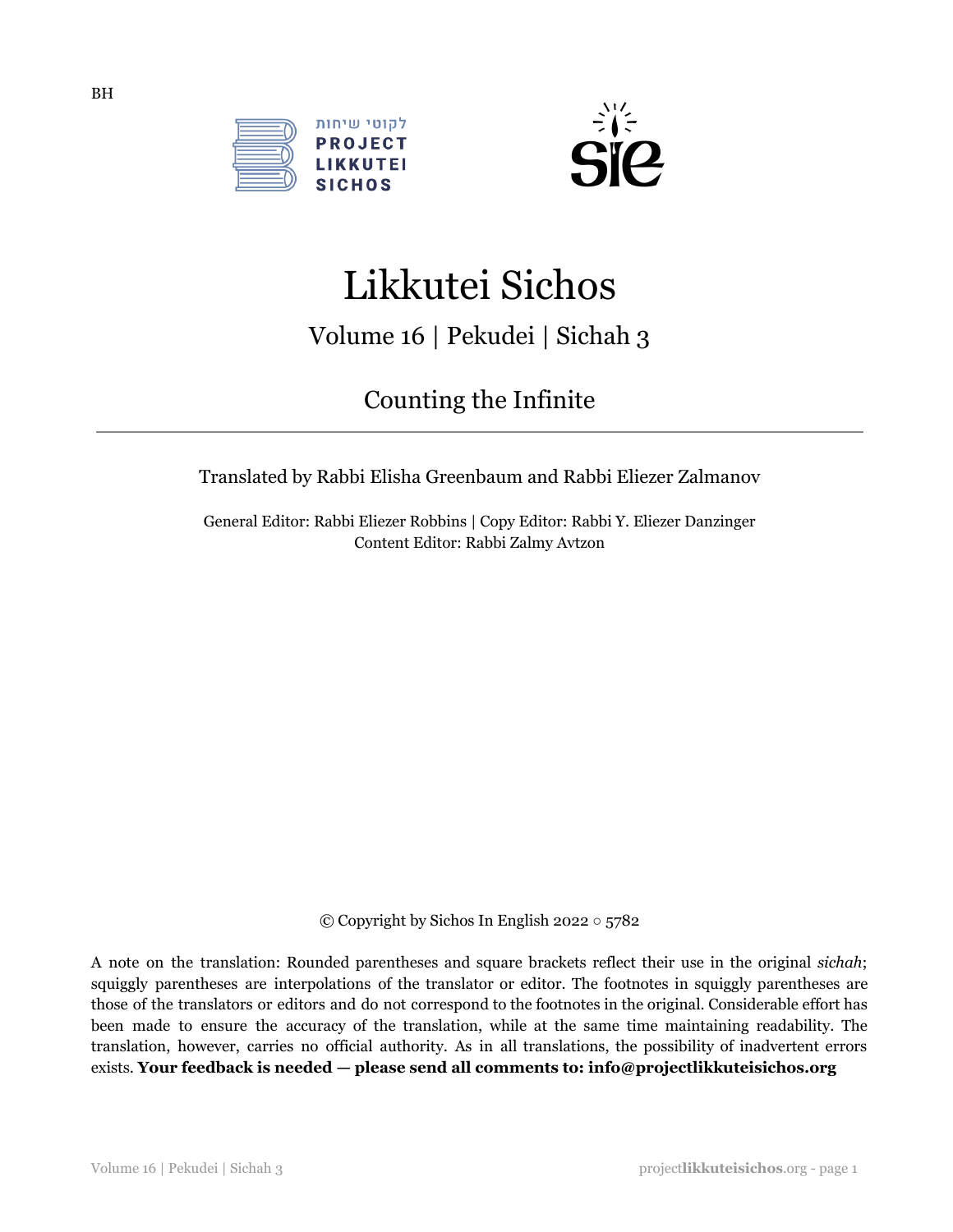#### NON SEQUITUR

The Torah describes in detail how the *Mishkan*<sup>1</sup> was built and then how the Shechinah<sup>2</sup> came to rest in the *Mishkan*:<sup>3</sup> "The cloud covered the Tent of Meeting, and the glory of Hashem filled the *Mishkan*."<sup>4</sup> The indwelling of the *Shechinah* was so intense that "Moshe was not able to come to the Tent of Meeting, for the cloud rested upon it, and Hashem's glory filled the *Mishkan*." 5 Next, the Torah relates that "when the cloud rose from above the *Mishkan*, the Children of Israel would travel on all of their journeys. If the cloud did not rise, they would not travel until the day it rose." 6

We need to clarify: At first blush, these final two verses belong thematically to the Torah section in *parshas Behaaloscha* describing the Jews' journeys in the desert. In fact, the gist of these verses is actually repeated there<sup>7</sup> (at great **length**). But what relevance do the steps of their travels ("when the cloud rose... the Children of Israel would travel… if the cloud did not rise, they would not travel") have with the balance of the subject matter of this *parshah*, which is focused exclusively on the *Shechinah* coming to rest in the *Mishkan*?

Seforno<sup>8</sup> explains that the passage, "when the cloud rose from above the *Mishkan*, the Children of Israel would travel...," illustrates and informs us of the constancy of the *Shechinah's* presence in the *Mishkan*, to the extent that "the *Shechinah* would never leave the Tent of Meeting until they had to travel."

However, *Seforno's* explanation is not smooth. From its diction, it is clear that this passage is simply relating the travel routine of the Jewish nation. As the *Midrash* puts it:<sup>9</sup> "This is the account of their travels." What is the connection

- <sup>4</sup> *Shemos* 40:34.
- <sup>5</sup> *Shemos* 40:35.
- <sup>6</sup> *Shemos* 40:36-37.
- <sup>7</sup> *Bamidbar* 9:15 ff.
- <sup>8</sup> *Seforno* on *Shemos* 40:36.
- <sup>9</sup> *Midrash Lekach Tov*, loc cit.

<sup>&</sup>lt;sup>1</sup>{The portable temple constructed in the desert.}

<sup>2</sup> {The Divine Presence.}

<sup>3</sup> *Shemos* 40:17 ff.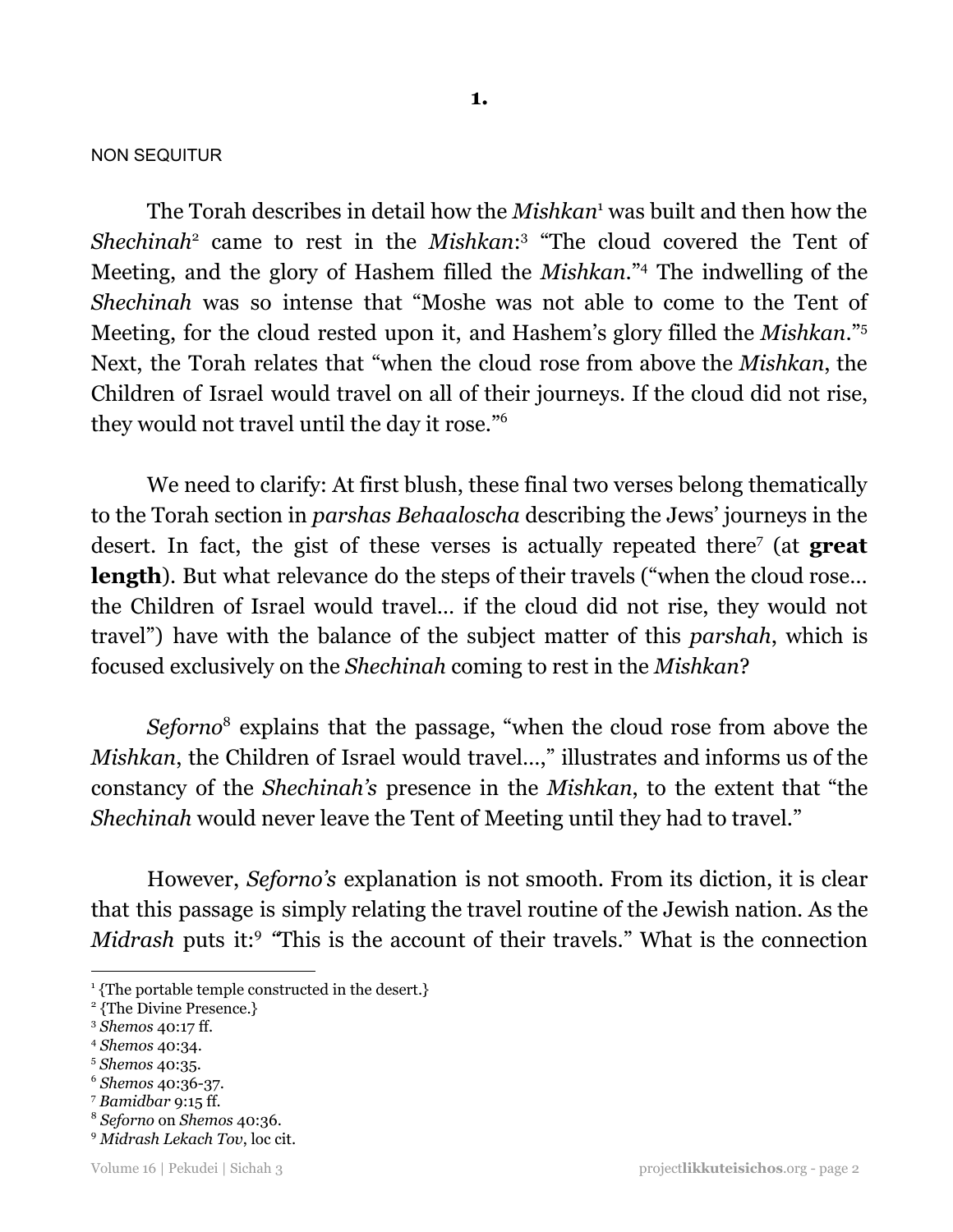between "the account of their travels" — which belongs ({and is detailed} at length) in *parshas Behaaloscha* — and the account of the building of the *Mishkan* and the *Shechinah* coming to rest in it?

The question is even stronger according to the exposition of our Sages<sup>10</sup> that that beginning of *sefer<sup>11</sup>* Vayikra, "Hashem called to Moshe,"<sup>12</sup> is a continuation of the earlier passage (which precedes the verse, "when the cloud rose…"): "Moshe was not able to come to the Tent of Meeting.*"* {According to this exposition, by juxtaposing these passages, the Torah teaches that} Moshe could not enter the Tent of Meeting until "Hashem called" to him — Hashem's calling allowed Moshe to enter the Tent of Meeting.

It turns out that the Torah **interrupts** the **sequence** of passages: "Moshe was not able..." and "Hashem called to Moshe," with an unrelated topic — a brief of the travels — which seems to be unrelated to the subject of the *Mishkan.*

# **2.**

# THE CONNECTION

Everything in Torah is precise. Since the *Midrash* says that "Hashem called to Moshe" (the beginning of *sefer Vayikra*) continues the topic of (the end of our *parshah* {and *sefer Shemos*}), "Moshe was not able to come…," clearly there must be a correlation between the **content** of the two *parshiyos* (of which these verses are a component).

In other words, *sefer Vayikra*  $-$  whose theme is sacrifices<sup>13</sup>  $-$  continues not just the account of the construction and assembly of the *Mishkan* (where the sacrifices were brought), but also continues the detailed description of **how** the *Shechinah* came to dwell in the *Mishkan*, as is recounted in our *parshah*, particularly since this {detailed description} comes at the end of our *parshah*.

<sup>10</sup> *Midrash Tanchuma* on *Vayikra*, ch. 1, 8.

 $11$  {the Book of}

<sup>12</sup> *Vayikra* 1:1.

<sup>13</sup> See *Ramban* in his introduction to *Sefer Vayikra*.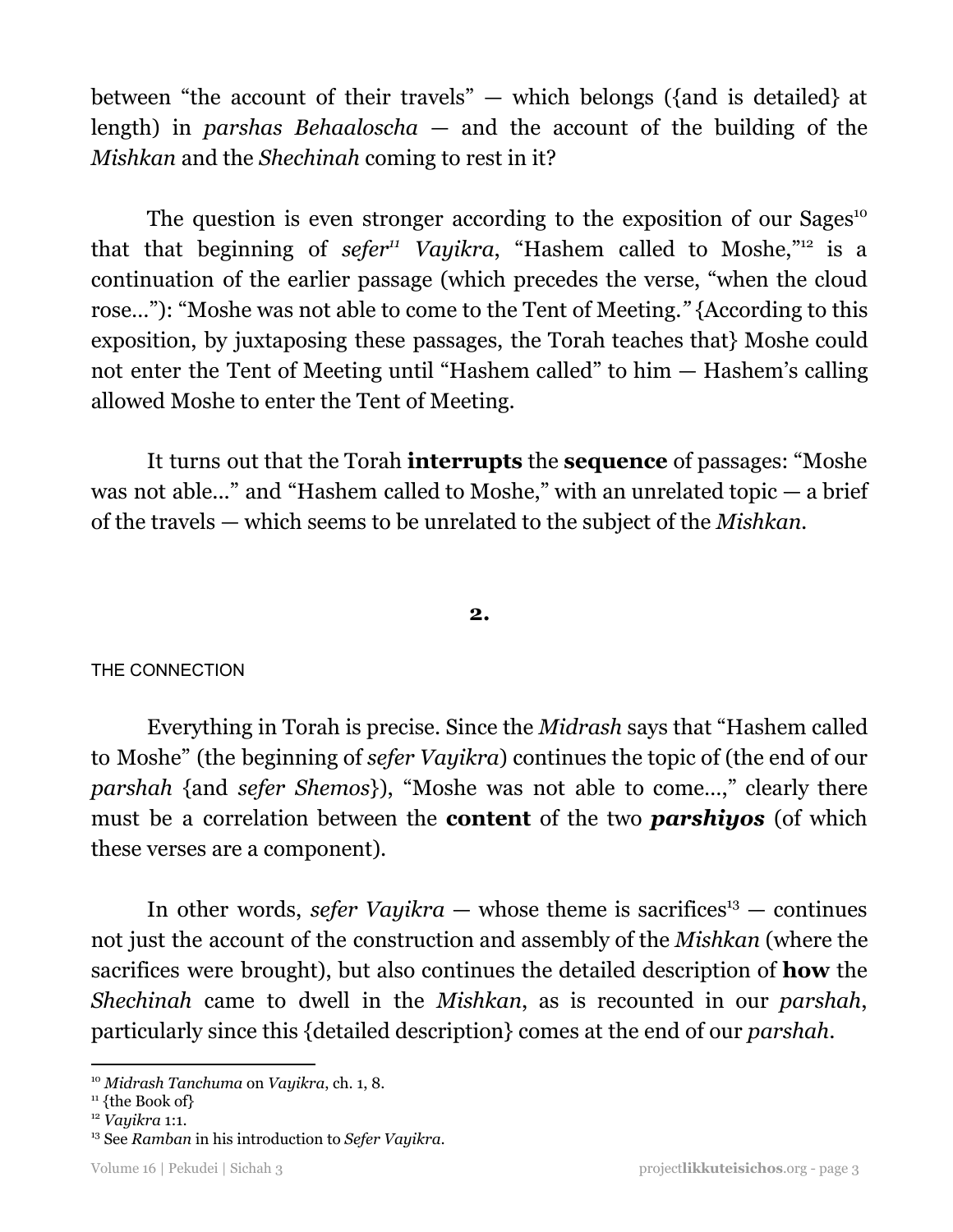This is also the reason that following the verse, "Moshe was not able to come…," the Torah interrupts, giving an account of the journeys of the Jews. Their journeys are correlated to "when the cloud **rose** from above the *Mishkan*" — the *Shechinah* **departing** from the *Mishkan* — because the matter of the sacrifices is linked (not so much with the *Shechinah* coming to rest in the *Mishkan* but) specifically with the fact that as a result of a Jew's journeys (as it says, "on all of their journeys"), there had to be a **departure** of the *Shechinah* ( as will be elaborated in Section 8).

# **3.**

#### BEGINNING AND END

We can understand this better by prefacing with an explanation of the connection between the end of *Shemos* and its beginning (in accordance to the principle:<sup>14</sup> the end is wedged in the beginning, and the beginning in the end). This connection is also expressed by the names of the first and last *parshiyos* {of *sefer Shemos*}, which pertain to the topic of counting:

"*Shemos*" {the name of the first *parshah*, lit., "names"} — as Rashi explains: 15

Although the Torah counted them {the children of Yaakov, when they descended to Egypt}... the Torah counted them again... to make known how precious they are {to Hashem} — that they are compared to the stars....

"*Pekudei*" {the name of the last *parshah*, lit., "accountings"} refers to the accounting of: 16

The weights of contributions to the *Mishkan*… all its utensils for all of its work.

The theme of *sefer Shemos* is the redemption of the Jewsh people from Egypt.<sup>17</sup> In light of this, "redemption" must be a correlated to "counting" (which

<sup>14</sup> *Sefer Yetzirah*, ch. 1, *mishnah* 7.

<sup>15</sup> *Rashi* on *Shemos* 1:1.

<sup>16</sup> *Rashi* on *Shemos* 38:21.

<sup>17</sup> As *Ramban* says (on *Shemos* 40:34): "The book of the redemption" {referring to *sefer Shemos*}; *Bereishis Rabbah* (ch. 3, sec. 5): "{The book} in which Israel went out from darkness to light".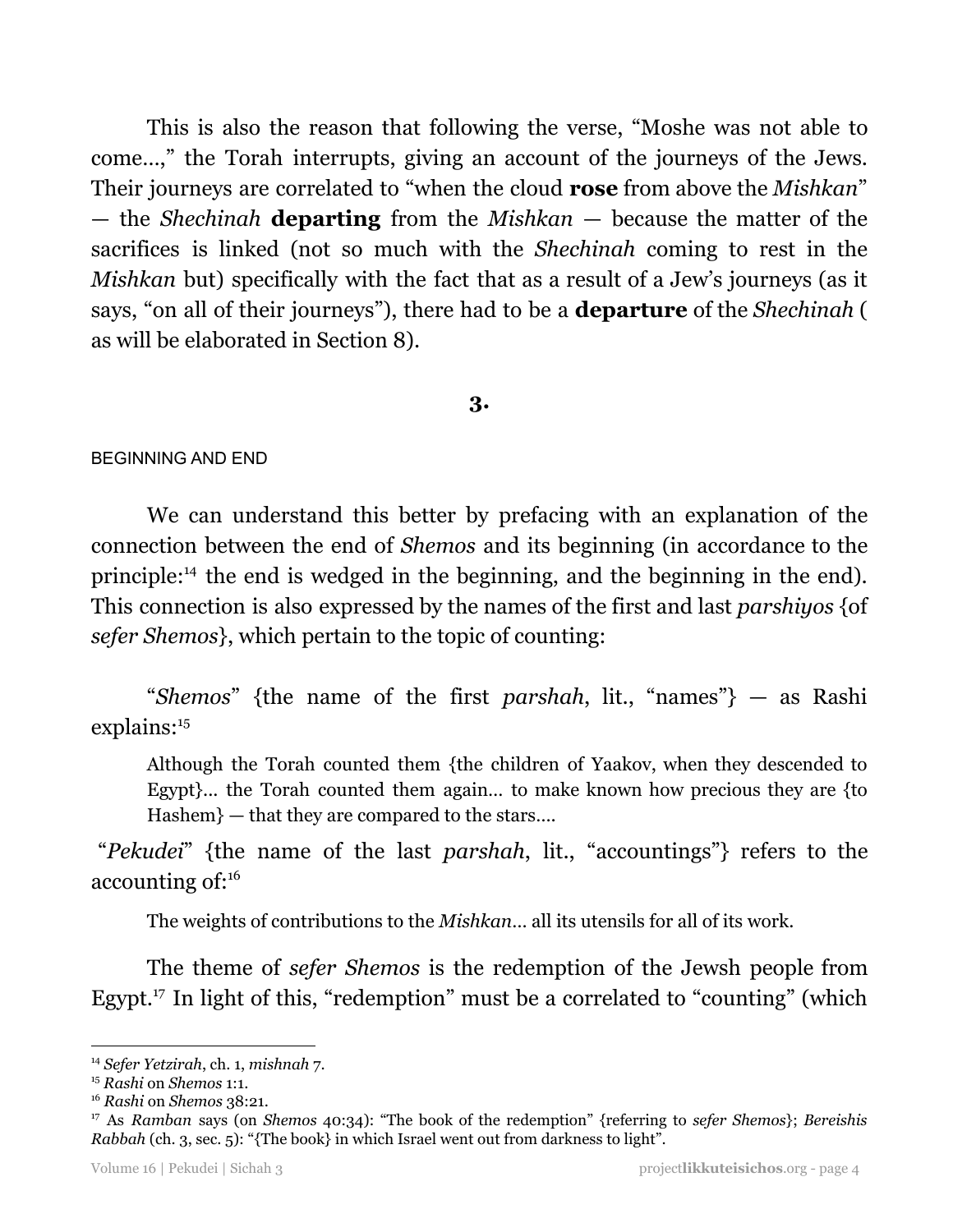connects the beginning<sup>18</sup> of the book to its end<sup>19</sup>). This is puzzling: Aren't "counting" and "redemption" complete opposites? Counting something proves that what was counted is limited (in quantity), which the count **underscores**. In contrast, (genuine) redemption entails moving **beyond** constriction, exile, and limitation. 20

This paradox can also be found at the beginning of the *sefer* itself: The name of the {first} *parshah* (which alludes to the content of the **entire** *parshah*) is "*Shemos*," which alludes to the restricted count of "the Children of Israel who came to Egypt."<sup>21</sup> This is followed immediately by the verse,<sup>22</sup> "the Children of Israel were fruitful, teemed, increased and became strong — **very**, **very much**…," which indicates an increase that was completely beyond the norm. Since **this** {verse} is also in *parshas Shemos*, we must conclude that "fruitful, teemed… very, very much" is also included in "counting."

At the end of the *sefer* of *Shemos*, we find a similar paradox: "The accountings (of the *Mishkan*)"<sup>23</sup> exemplify, as explained, counting and constraint (of the *Mishkan's* utensils, etc., which were counted and limited). However, the end of *parshas Pekudei* says that "Moshe was not able {to enter the Tent of Meeting}, for the cloud rested upon it…" — when the *Shechinah* rested in the *Mishkan*, the indwelling was unrestricted. ("Moshe was not able to come to the Tent of Meeting…" — the indwelling of the *Shechinah* in the *Mishkan* was so sublime that even Moshe, "the paragon of humanity,"<sup>24</sup> was unable to enter.)

<sup>&</sup>lt;sup>18</sup> For the beginning or the "head" of anything includes the entire thing.

<sup>19</sup> For everything is in accordance with the conclusion (*Berachos* 12a).

<sup>&</sup>lt;sup>20</sup> Note *Torah Or* (71c ff.) which says that the exodus from Egypt connotes leaving the constriction and limitation of the **entire** *seder hishtalshelus* {the entire continuum of existence}.

<sup>&</sup>lt;sup>21</sup> {*Shemos* 1:1., no more than 70 souls as stated in v. 5.}

<sup>22</sup> *Shemos* 1:7.

<sup>23</sup> {*Shemos* 38:21.}.

<sup>24</sup> Rambam's *Commentary on Mishnah*, "*Sanhedrin*," ch. "*Chelek*," Principle Seven.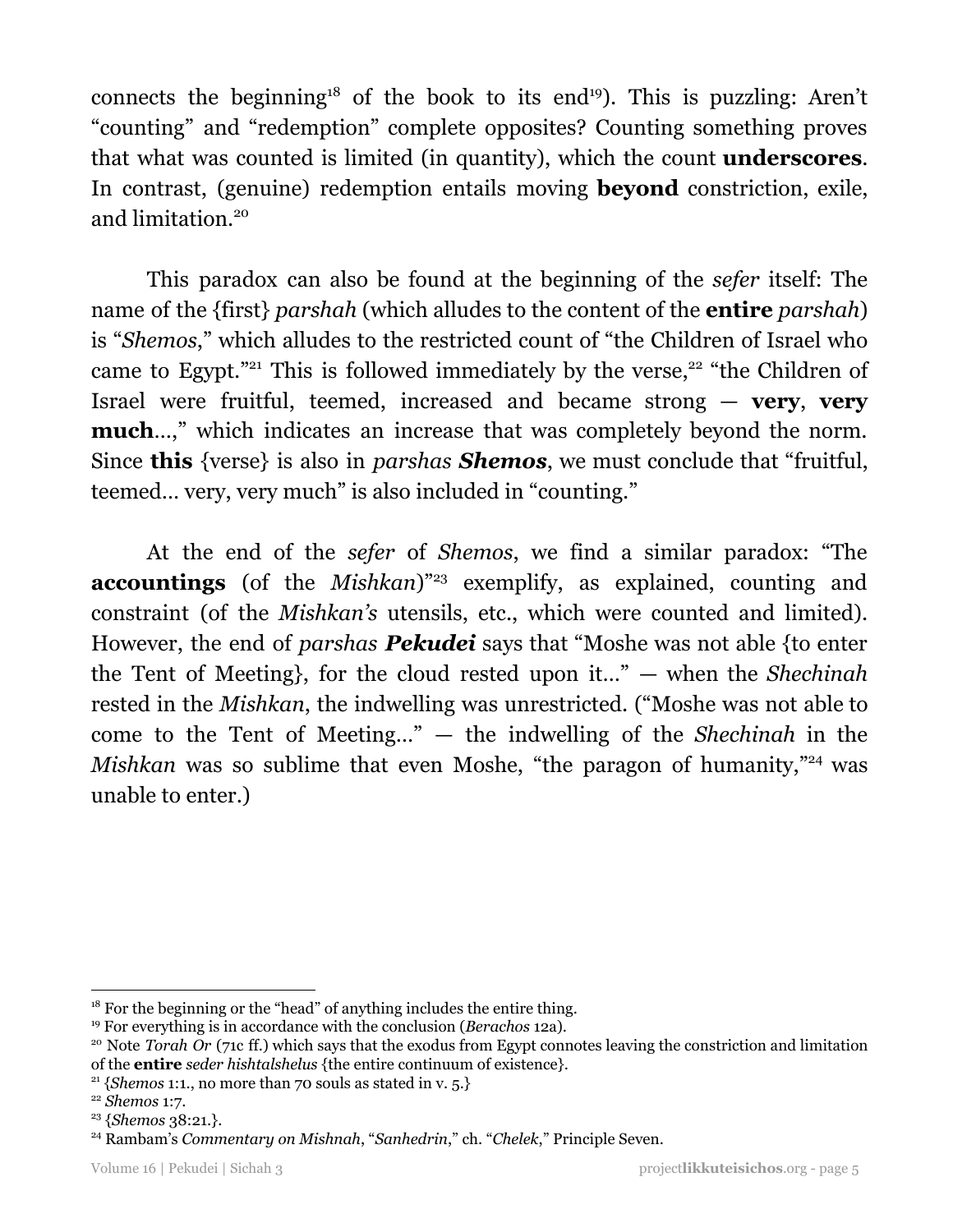#### LIMITED ABODE FOR THE UNLIMITED

To clarify this in general terms: The ultimate goal is indeed to reach {the level} "beyond limits — redemption — which is beyond worldly dimensions and constraints. However, the intent is not to thereby **abrogate** limitations. Rather, the goal is that the unlimited and the limited should be fused. 25

[We find a similar idea regarding the population of Jewish people. As the verse says:<sup>26</sup> "The **number** of the Children of Israel shall be as the sand of the sea, which shall be **neither** measured **nor** counted." Meaning, the number itself will be "neither measured nor counted."

And similarly regarding the *Mishkan*: The resting {of the *Shechinah*}, which transcended fixed dimensions and limits, happened within {the confines of} (the furnishings of) the *Mishkan*, which was counted and measured, as discussed.]

Since the supernal intent {of Creation} was that "Hashem desired to have an abode in the lower realms," $27$  these two goals have to be accomplished: (a) There has to be an **abode for Him**  $-$  for Hashem's Essence<sup>28</sup> (which is completely beyond the world); and (b) the "abode" must be "in the lower realms" — "in this physical world… {a level so low that} there is none lower than it" 29 (specifically, {a world} with fixed dimensions and limits).

<sup>26</sup> *Hoshea* 2:1. <sup>25</sup> For it is specifically through this fusion that the power of Hashem's **Essence** is revealed. He is truly Omnipotent, and can fuse contrary trends — the infinite and the finite. (See *Likkutei Sichos*, vol. 3, p. 904 ff.)

<sup>27</sup> *Tanya*, beg. of ch. 36; based on *Tanchuma, Naso*, 16; et al.

*<sup>28</sup> Or Hatorah*, "*Balak*," p. 997; *Hemshech 5666*, p. 3; and in several places.

<sup>29</sup> *Tanya*, beg. of ch. 36.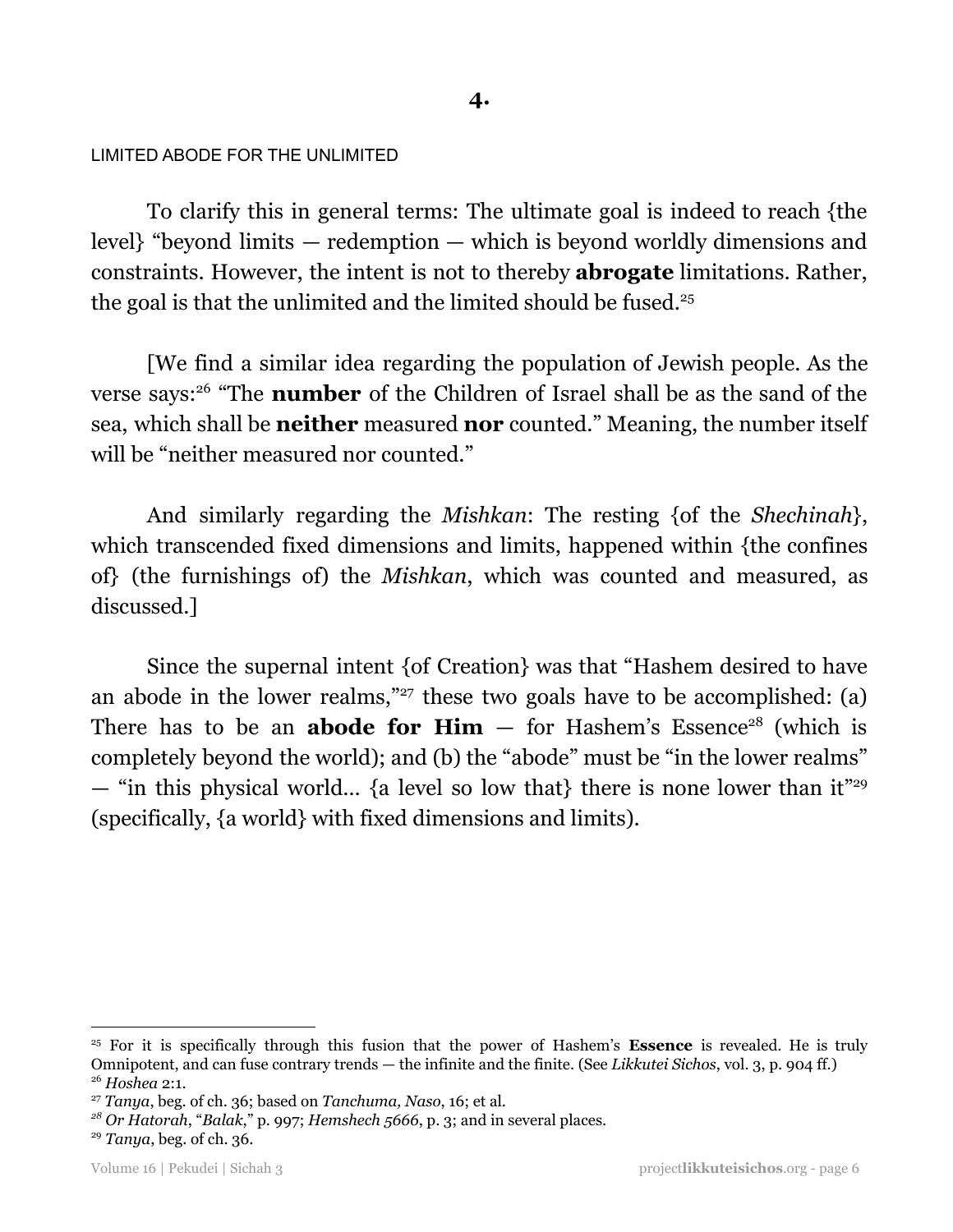#### REVEALING THE UNITY

These two above mentioned goals  $-$  (a) an "abode" for Hashem's **Essence**, and (b) that this abode be "in the lower realms" — are expressed **broadly** through the difference between Jewish souls and the "world":

The (deeper) meaning of "an abode for Hashem" is {for Hashem's Essence} to "specifically reside in the **Jewish souls**..., for the Jewish collective<sup>30</sup> to serve as an abode for Him...."<sup>31</sup> Since "The Jewish people and Hashem are all one,"<sup>32</sup> **Jews** are therefore the ultimate "abode" for Hashem's Essence — as they are one entity with the Essence. 33

[In contrast, Hashem's "abode in the lower realms," as it applies to the world, is (only) {realized by} the world's recognition that its entire existence is only a result of Hashem's Essence, and that "without Him {actively willing it to be} nothing exists whatsoever."34]

But still, this "abode" must take place specifically in "the lower realms" as a result of a Jew's divine service in this **lowly** physical world, transforming physical things into vessels for G-dliness. Only by accomplishing this does the source of the Jewish people's souls (which are united with Hashem's Essence) become revealed.

Put differently: When does it become apparent that the Jews are an abode for Hashem — that they are absolutely unified with Essence without any limitations or impediments? Only when the limitations and fixed dimensions of the "lower realms" do not constitute an obstacle, but rather, the lower realms themselves become  $-$  by the {divine service of the} Jews  $-$  a befitting place for His abode.

<sup>30</sup> {In the original Hebrew, "*knesses Yisroel*"; referring to the abstract, spiritual body of all Jewish souls.}

<sup>31</sup> *Hemshech 5666*, p. 468.

<sup>32</sup> See *Zohar*, vol. 3, 73a, 93b.

<sup>33</sup> {Hashem's Essence.} See *Likkutei Sichos*, vol. 5, p. 246, at length.

<sup>34</sup> *Maamar U'lakachtem 5661*.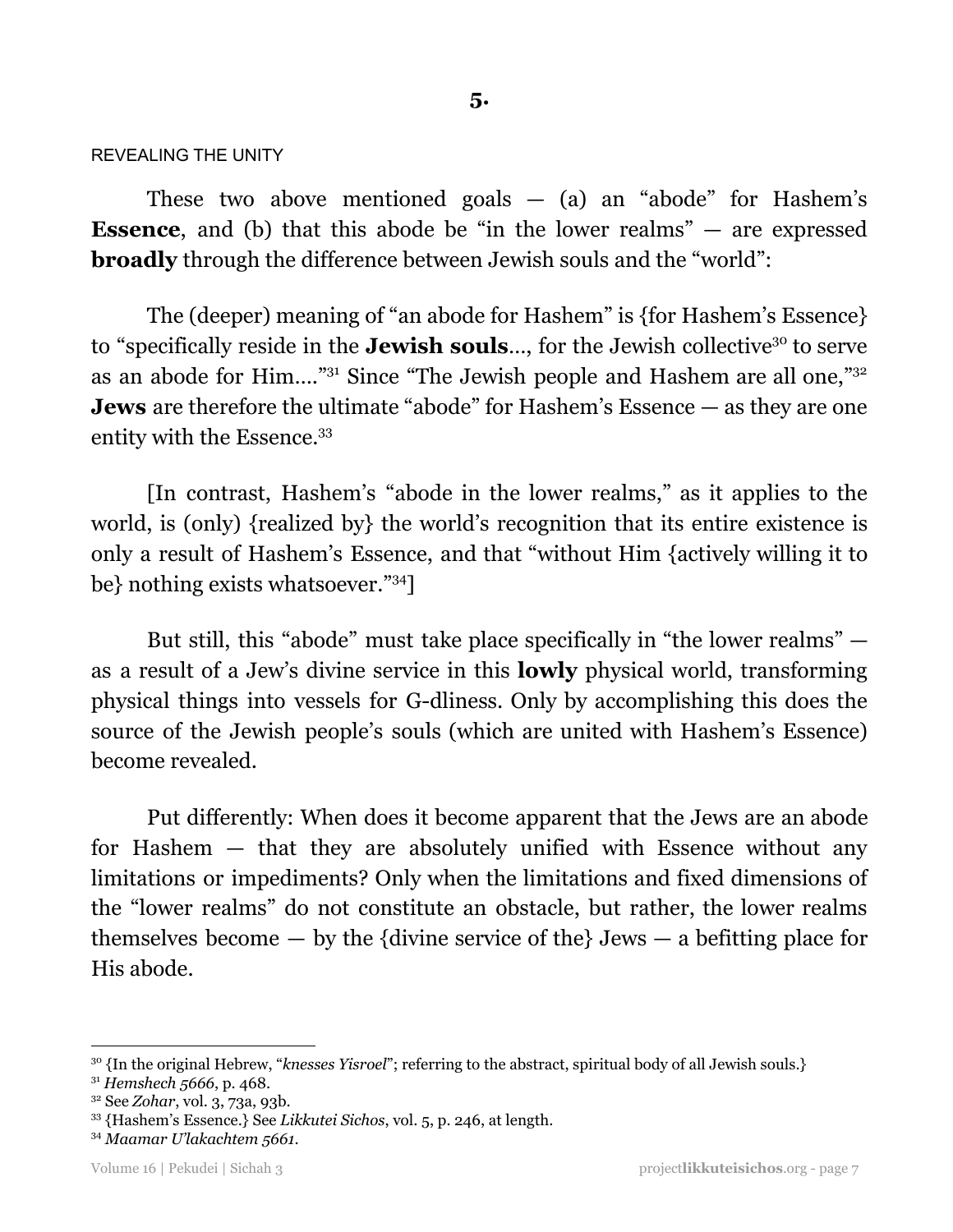CONNECTING THE BEGINNING AND THE END

In this context, we can clarify why the "beginning" of *sefer Shemos* discusses the counting of the Jewish people, and the "end," the furnishings of the *Mishkan*:

*Sefer Bereishis* is about Creation itself, <sup>35</sup> before the purpose of creation — "For Torah and for Israel"<sup>36</sup> was **revealed**.

Sefer Shemos, however, focuses on the Jewish people (the "birth"<sup>37</sup> of the Jewish nation)<sup>38</sup> and on the Torah, the medium through which the plan for Creation materializes. In this respect (i.e., the Jews fulfilling the purpose of Creation), there is a "beginning" and an "end":

The "beginning" ({i.e.} the primary and **inner**) purpose is manifest in the Jews' unity with Hashem's Essence. This is depicted by the enumeration of the Jewish people in *parshas Shemos*: "To make known how **precious they are**…" (thus, Hashem Himself performed **this** counting— in the **Torah,** Hashem counts them).

"The end" is how this purpose is achieved in actuality  $-$  by constructing a *Mishkan* out of physical materials for Hashem. 39

<sup>35</sup> As the *Midrash* (*Bereishis Rabbah* 3:5) says regarding *sefer Bereshis*: "{In this book,} Hashem occupied himself and created his world."

<sup>36</sup> *Osiyos D'Rabbi Akiva*, ch. 2; Rashi on beg. of *parshas Bereishis*.

<sup>37</sup> See *Yechezkel*, ch. 16 and the commentaries there.

<sup>&</sup>lt;sup>38</sup> {I.e., the exodus from Egypt and the Giving of the Torah at Mt. Sinai.}

<sup>&</sup>lt;sup>39</sup> In different words: A dwelling place in the lower realms has two dimensions: the "inwardness" of the abode which is realized specifically in the souls of the Jewish people, since their very beings are, as it were, {manifestations of} Essence; the "externality" of the abode — the world, in that the world becomes a befitting place for the revelation of Essence. [Nevertheless, this does not imply **grafting**, G-d forbid, of two entities.]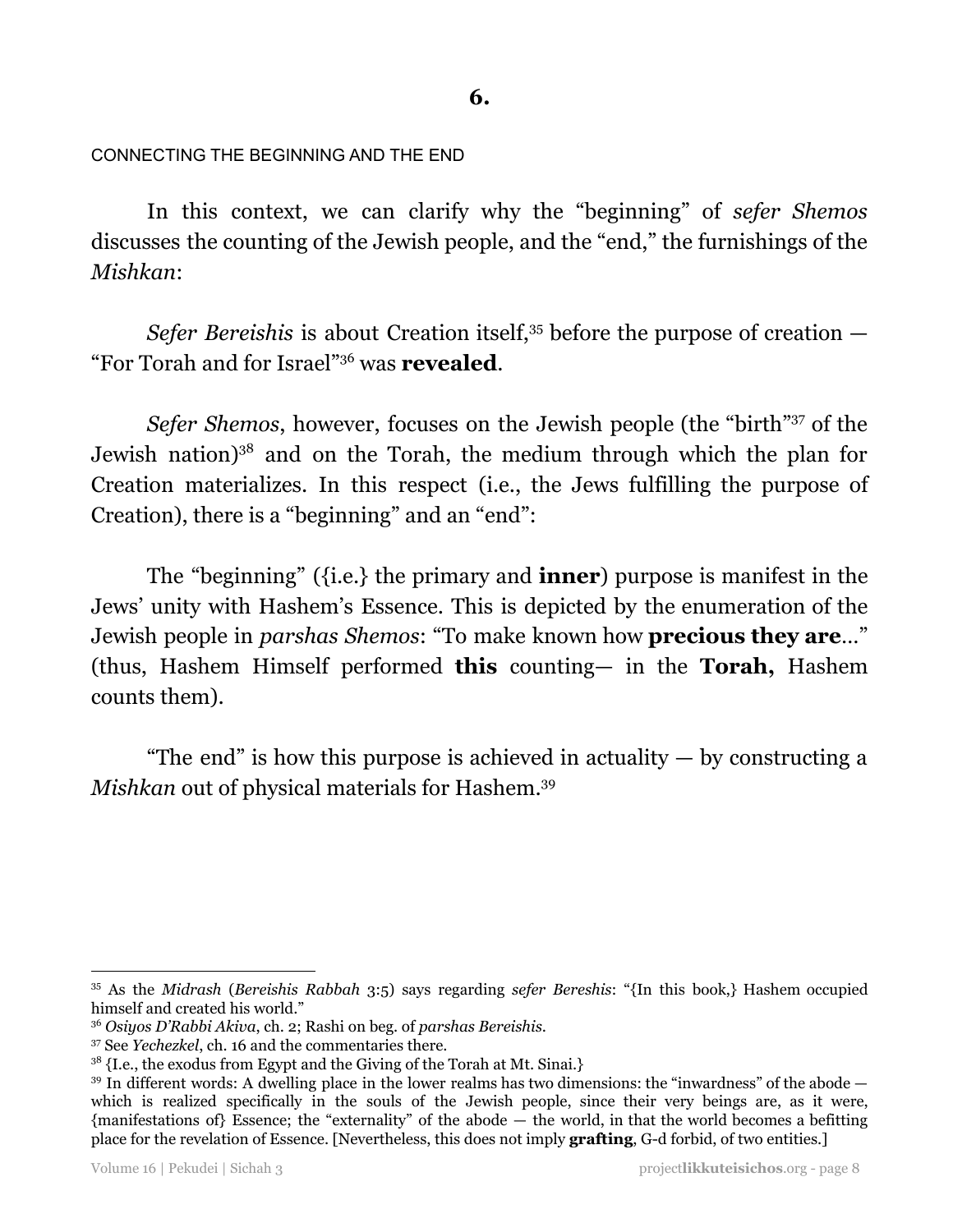#### TRANSFORMING THE DESERT

True, the source of the Jewish souls (that they are one with Essence) becomes apparent specifically through *avodah* in "the lower realms" — a place of concealment. Hence, this is primarily achieved [more than through the *avodah* of building the *Mishkan* — where G-dliness was **revealed**] through the *avodah* with a "lower" entity, which on its own would not be a vessel for G-dliness. In more general terms, this refers to the *avodah* in the period of exile, a time when G-dliness is not clearly apparent in the world.

This clarifies why at the conclusion of the description of the *Mishkan*'s construction and the *Shechinah* resting in the *Mishkan*, the Torah records "the account of the journeys," which was connected to "when the cloud rose…":

The purpose of the *Mishkan* (to transform the lower realms into a home for Hashem) is achieved mainly through (the *Mishkan* empowering this) "on all of their journeys."

 $-$  As the Alter Rebbe explains,<sup>40</sup> the journeys in the desert allude (also) to the sublimation of the "wilderness of the nations"<sup>41</sup> during exile.  $-$ 

During these journeys, the "Shechinah is exiled,"<sup>42</sup> and **not revealed** [for "the cloud rose" — the *Shechinah* **departed**]. It is then that the Jews purify and transform the concealment of the world, allowing G-dliness to also shine there {i.e., in exile}.

<sup>41</sup> *Yechezkel* 20:35. {This refers to the unsettled regions through which the Jews traveled after the Exodus, and by extension, to the "journeys" of the Jewish people throughout *galus*.}

*<sup>40</sup> Likkutei Torah,* "*Eileh Massei.*"

<sup>42</sup> {In the original Aramaic, "*Shechinta ba'galusa*." See *Zohar* vol. 1, 27b; et al.}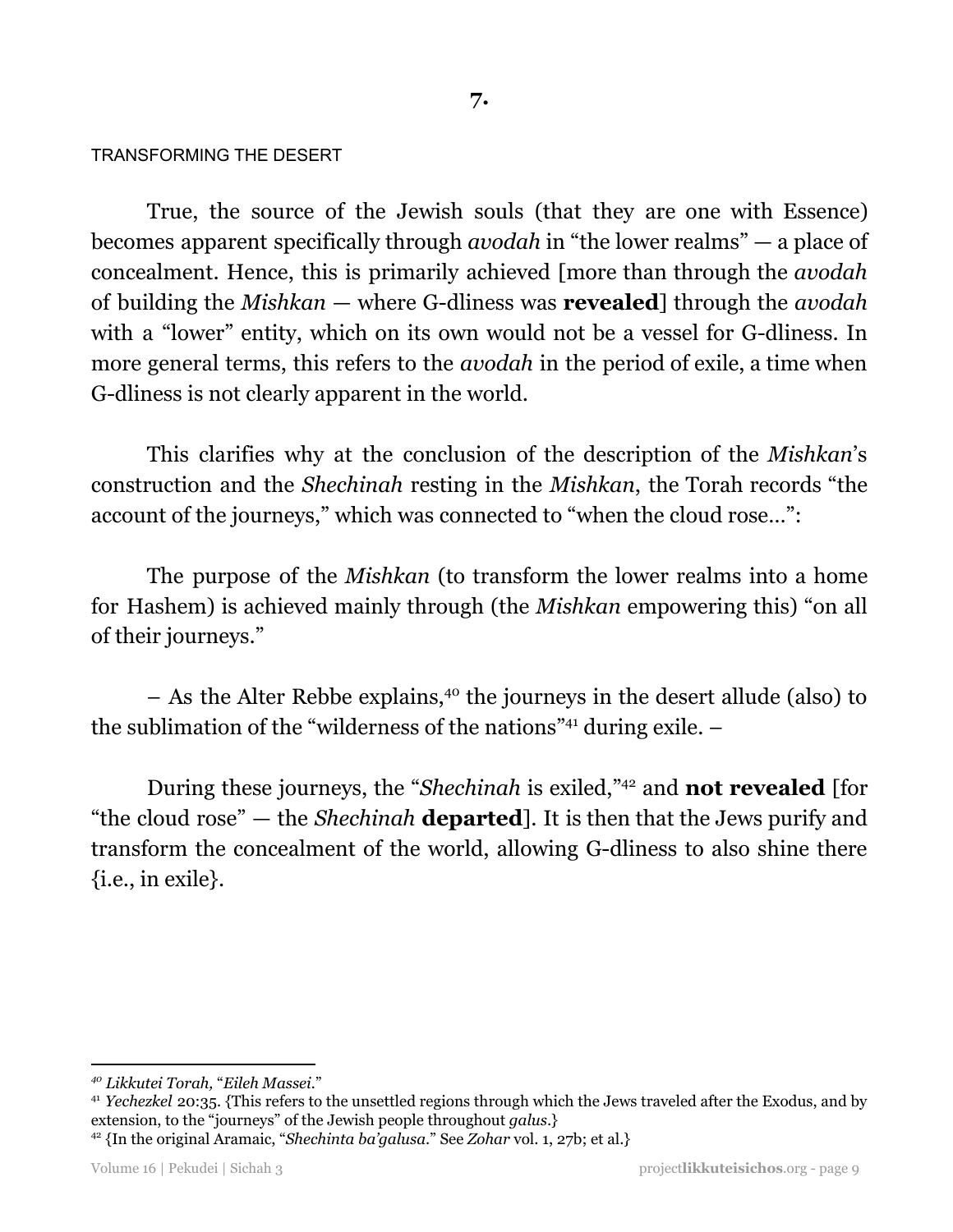#### CONTRACTION INDUCES GROWTH

The above concept (that the purpose of the *Mishkan* is achieved primarily by *avodah* outside of the *Mishkan*) is expressed in the *Mishkan* itself by the fact that its principal *avodah* consisted of sacrifices: 43

The difference between the *Mishkan* itself and the *avodah* of the sacrifices: The purpose of building {the structure of} the *Mishkan* was [not so much to **elevate** the physical materials with which the *Mishkan* was constructed, but primarily] to create a space for the *Shechinah* {to descend} **from Above** {and} to rest below. (This indwelling {of the *Shechinah*} is infinitely loftier than the {capacity of} physical objects {to contain or elicit}.)

In contrast, the function of the sacrifices is to elevate the physical animal, etc., transforming it into an offering for Hashem — into holiness.

True, the *avodah* of the sacrifices (the holiness drawn down through it) is a preparation to achieve something loftier — the indwelling of the *Shechinah* in the *Mishkan* (in the ark, etc.).

[This is why the letter *alef* of the word, *vayikra* is written with a smaller letter,<sup>44</sup> ויקרא, alluding to *tzimtzum*.<sup>45</sup> This is because in the *avodah* of (sacrifices, since the theme of *sefer Vayikra* is) sacrifices, the Divine light elicited ("vayikra," a term denoting "calling" and "drawing down"<sup>46</sup>) is minor compared with the illumination generated by the *Shechinah*'s indwelling in the *Mishkan*.]

```
46 Likkutei Torah, ibid.
```
<sup>43</sup> See *Rambam,* "*Hilchos Beis Habechirah*," ch. 1, par. 1: "{It is a positive commandment to construct} a House for G-d, prepared for sacrifices to be offered within…"}.

<sup>44</sup> {The letter *aleph* in the word "*Vayikra*" in *Vayikra* 1:1 in a Torah scroll is written smaller than the other letters. In printed *Chumashim*, a smaller font size is often used.}

<sup>45</sup> *Likkutei Torah,* "*Vayikra*,"1b. {Lit., "contraction"; the process of Divine self-contraction and self-limitation which makes possible the concept of a limited, worldly existence.}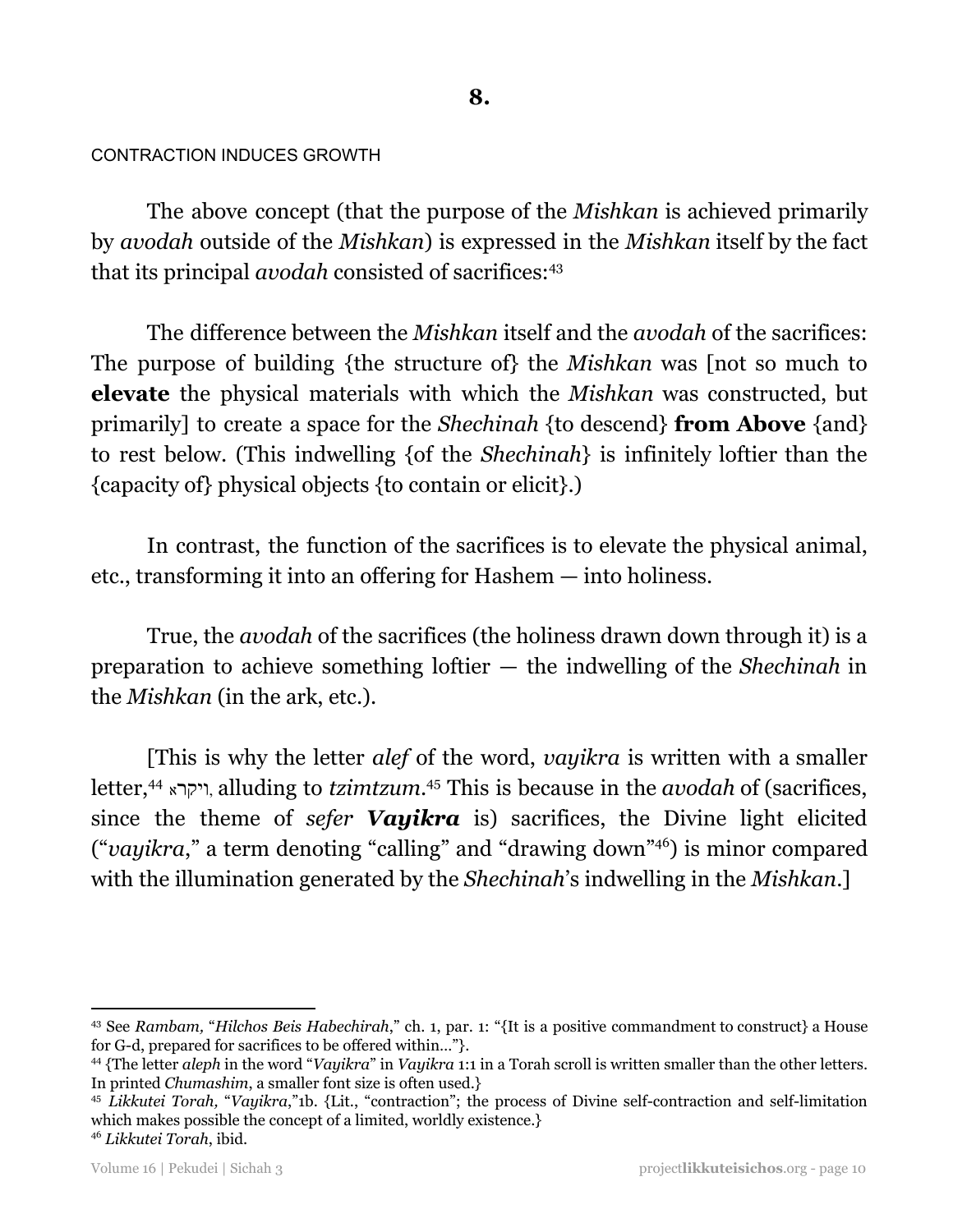Nevertheless, only through the *avodah* of the sacrifices do we satisfy an even higher {Divine} intention behind the *Mishkan* — turning physical objects themselves into vessels for G-dliness.

With this explanation, we can also clarify how "Hashem called to Moshe"<sup>47</sup> (and the *sefer*  $\{of\}$  Sacrifices,<sup>48</sup> as a whole) is (also) a thematic continuation of the passage, "when the cloud rose..."<sup>49</sup> (as discussed in Section 2). Both highlight the same point — that the purpose of the *Mishkan* had also been realized — and in fact, even more so, through the *avodah* performed in places where the *Shechinah* did not rest in the *Mishkan*.

# **9.**

# REACH FOR THE CLOUDS, AND BEYOND

Although the *avodah* during the course of their **journeys** lacked the *Shechinah*'s **revelation**, it still had an advantage in that it revealed the source of the souls of the Jewish people — how they are one with Hashem's Essence, as elucidated above.

This is the deeper meaning of the verse, "when the cloud rose from above the *Mishkan*, the Children of Israel would travel on all of their journeys": Outwardly, it may indeed have seemed that the *Shechinah* had departed. Inwardly, however, **this** *avodah*, in particular, enabled the attainment of something **loftier** than the *Mishkan*'s cloud. This {level} was diffused into the *Mishkan* at the **next** encampment — "their journeys," implying their encampments. 50

This is the lesson for every person in their *avodah*: Despite the darkness of exile — especially since every person knows himself and is aware of his spiritual standing and the personal exile in which he finds himself — a Jew must focus on

<sup>47</sup> {The beginning of *sefer Vayikra*.}

<sup>48</sup> {Another name for *sefer Vayikra*.}

<sup>49</sup> {The end of *sefer Shemos*.}

<sup>50</sup> Rashi on *Shemos* 40:38.